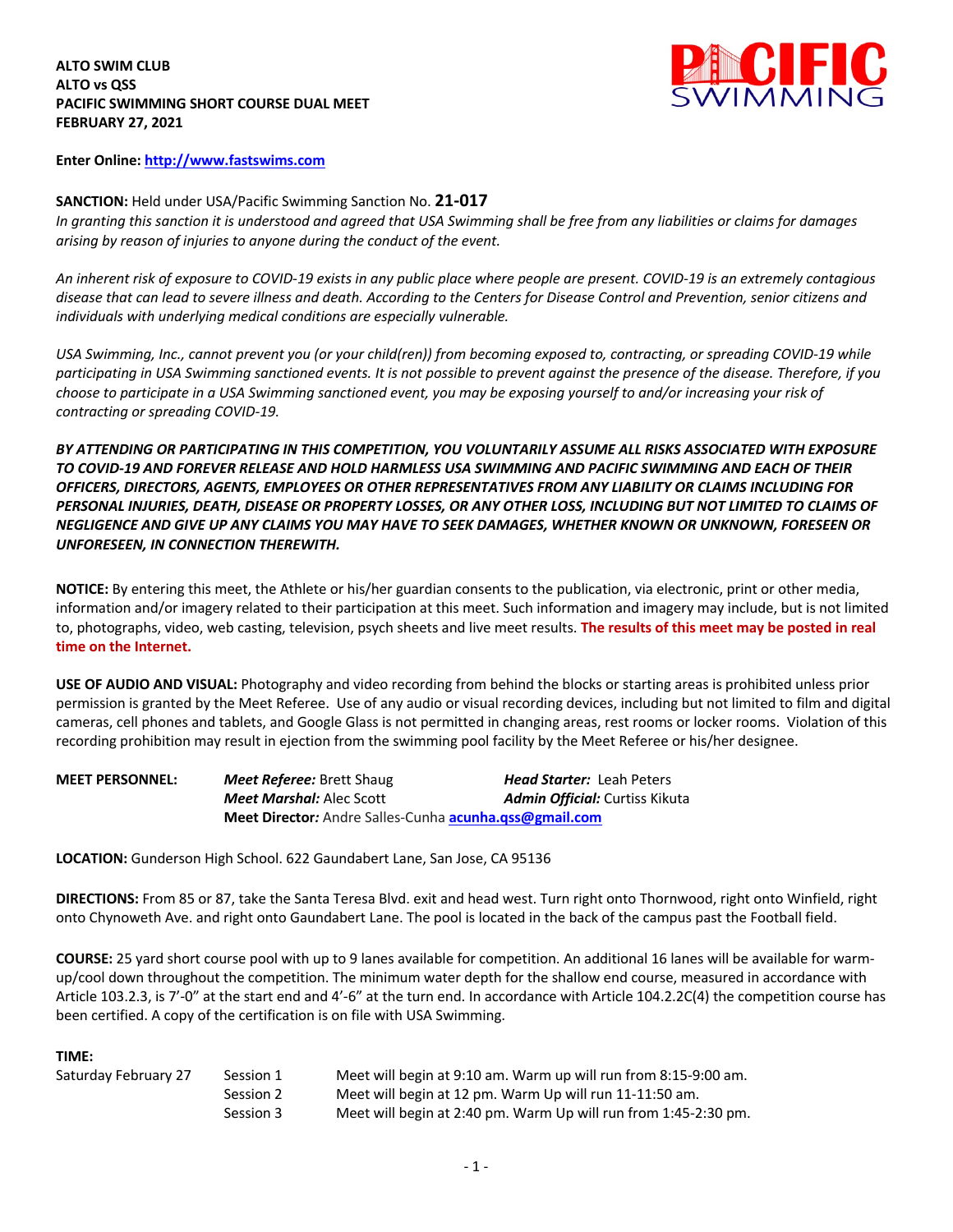A maximum of two (2) athletes shall be permitted per warm-up lane.

**RULES: •** Current USA and Pacific Swimming rules and warm-up procedures will govern the meet. A copy of these procedures will be posted at the Clerk-of-Course.

• All applicable adults participating in or associated with this meet, acknowledge that they are subject to the provisions of the USA Swimming Minor Athlete Abuse Prevention Policy ("MAAPP"), and that they understand that compliance with the MAAPP policy is a condition of participation in the conduct of this competition.

- All events are timed finals.
- All events will swim fast to slow.
- Athletes may compete in 4 events per day.
- All Athletes ages 12 and under should complete competition within four (4) hours.

• Entries will be accepted until the number of splashes exceeds the estimated timeline, per the "Four-Hour Rule," based on the Athletes age and gender, or the number of entered athletes reaches the maximum facility capacity per local health restrictions.

• The local facilities guidelines, restrictions, and interpretation of the local public health guidelines shall be followed at the meet.

**•** If local conditions warrant it the Meet Referee, with the concurrence of the Meet Director, may require a mandatory scratch down. Immediate cash refunds will be made for any mandatory scratches.

• All Coaches and Officials must wear their USA Swimming membership cards in a visible manner.

**UNACCOMPANIED ATHLETES:** Any USA Swimming Athlete-Member competing at the meet must be accompanied by a USA Swimming Member-Coach for the purposes of Athlete supervision during warm-up, competition and warm-down. If a Coach-Member of the Athlete's USA Swimming Club does not attend the meet to serve in said supervisory capacity, it is the responsibility of the Athlete or the Athlete's legal guardian to arrange for supervision by a USA Swimming Member-Coach. The Meet Director or Meet Referee may assist the Athlete in making arrangements for such supervision; however, it is recommended that such arrangements be made in advance of the meet by the Athlete's USA Swimming Club Member-Coach.

**RACING STARTS:** Athletes must be certified by a USA Swimming member-coach as being proficient in performing a racing start or must start the race in the water. It is the responsibility of the Athlete or the Athlete's legal guardian to ensure compliance with this requirement.

**RESTRICTIONS:** • Smoking and the use of other tobacco products is prohibited on the pool deck, in the locker rooms, in spectator

- seating, on standing areas and in all areas used by Athletes, during the meet and during warm-up periods.
- Sale and use of alcoholic beverages is prohibited in all areas of the meet venue.
- No glass containers are allowed in the meet venue.
- No propane heater is permitted except for snack bar/meet operations.
- All shelters must be properly secured.
- Deck Changes are prohibited.

• Destructive devices, to include but not limited to, explosive devices and equipment, firearms (open or concealed), blades, knives, mace, stun guns and blunt objects are strictly prohibited in the swimming facility and its surrounding areas. If observed, the Meet Referee or his/her designee may ask that these devices be stored safely away from the public or removed from the facility. Noncompliance may result in the reporting to law enforcement authorities and ejection from the facility. Law enforcement officers (LEO) are exempt per applicable laws.

• Operation of a drone, or any other flying apparatus, is prohibited over the venue (pools, Athlete/Coach areas, Spectator areas and open ceiling locker rooms) any time Athletes, Coaches, Officials and/or Spectators are present.

• Quicksilver Athlete Set up will be in the parking lot at the scoreboard side of the pool. ALTO will set up in the concrete bleachers at the Turn Side of the pool.

• No parents or spectators are permitted on campus outside of drop off and pick-up times. No congregating at the gates or use of facilities including restrooms is permitted to those not entered in the session or actively working. All Santa Clara County directives will be followed throughout the event. Any parents or spectators who cannot follow the guidelines may cause removal of their athlete from the meet and be asked to leave the facility.

• All persons entering the facility will be required to go through the Covid19 checkpoint process. Any patrons with a cough, fever, shortness of breath or exposure to anyone with Covid19 will not be permitted into the facility. Staff and Meet personnel may be required to complete further protocols including a temperature check if required by the Santa Clara County Health Officer.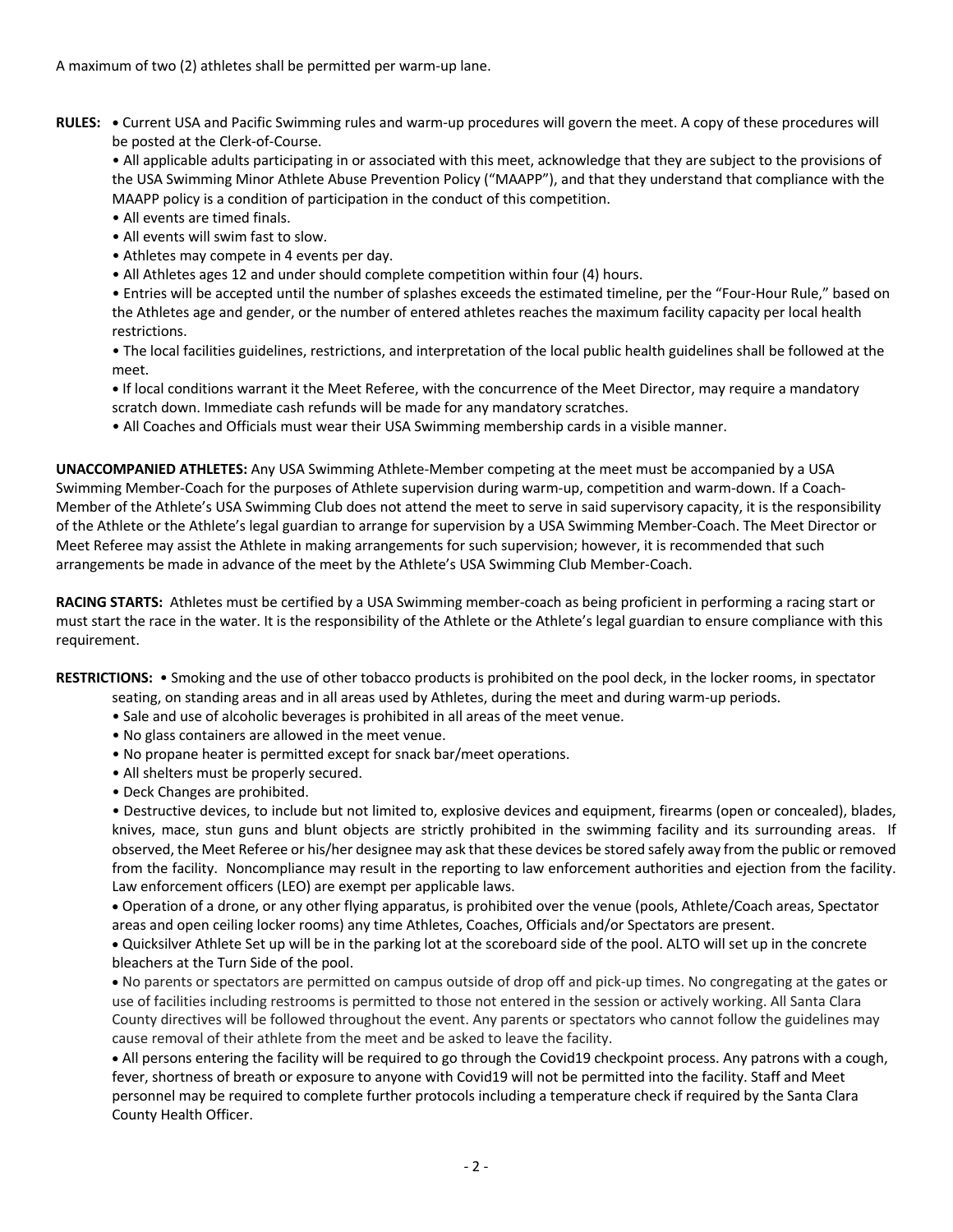• Attendees will have access to the roundhouse restrooms for emergency use only. Locker rooms and all other facilities will remain closed.

- **ELIGIBILITY:** Athletes must be current members of USA Swimming and enter their name and registration number on the meet entry card as they are shown on their Registration Card. If this is not done, it may be difficult to match the Athlete with the registration and times database. The meet host will check all Athlete registrations against the SWIMS database and if not found to be registered, the Meet Director shall accept the registration at the meet (a \$10 surcharge will be added to the regular registration fee). Duplicate registrations will be refunded by mail.
	- Meet is open only to qualified athletes registered with **ALTO & QSS.**
	- Entries with **"NO TIME" will be accepted.**

• Disabled Athletes are welcome to attend this meet and should contact the Meet Director or Meet Referee regarding any special accommodations on entry times and seeding per Pacific Swimming policy.

• The Athlete's age will be the age of the Athlete on the first day of the meet.

**ENTRY FEES:** \$40 flat fee per athlete.

**ONLINE ENTRIES: Entering online is a convenience, is completely voluntary, and is in no way required or expected of an Athlete by Pacific Swimming.** To enter online go to **http://www.fastswims.com** to receive an immediate entry confirmation. This method requires payment by credit card. Fast Swims processing fee for this service, 6.5% of total entry fees plus 0.75% per transaction, regardless of number of athletes. Please note that the processing fee is a separate fee from the entry fees. If you do not wish to pay the processing fee, enter the meet using a mail entry. Entering online is a convenience, is completely voluntary, and is in no way required or expected of an Athlete by Pacific Swimming. Online entries will be accepted through **February 19, 2021**

#### **MAILED ENTRIES:**

**Make check payable to:** ALTO Swim Club **Mail entries to:** ALTO Swim Club 4020 El Camino Real Palo Alto, CA 94306

**CHECK-IN:** The meet shall be pre-seeded. Athletes shall report to the bull-pen area at their scheduled time for each event.

**SCRATCHES:** Any Athletes not reporting for or competing in an individual timed final event that they have entered shall not be penalized.

**AWARDS:** None.

**ADMISSION:** Free.

**MISCELLANEOUS:** No overnight parking is allowed. Facilities will not be provided after meet hours.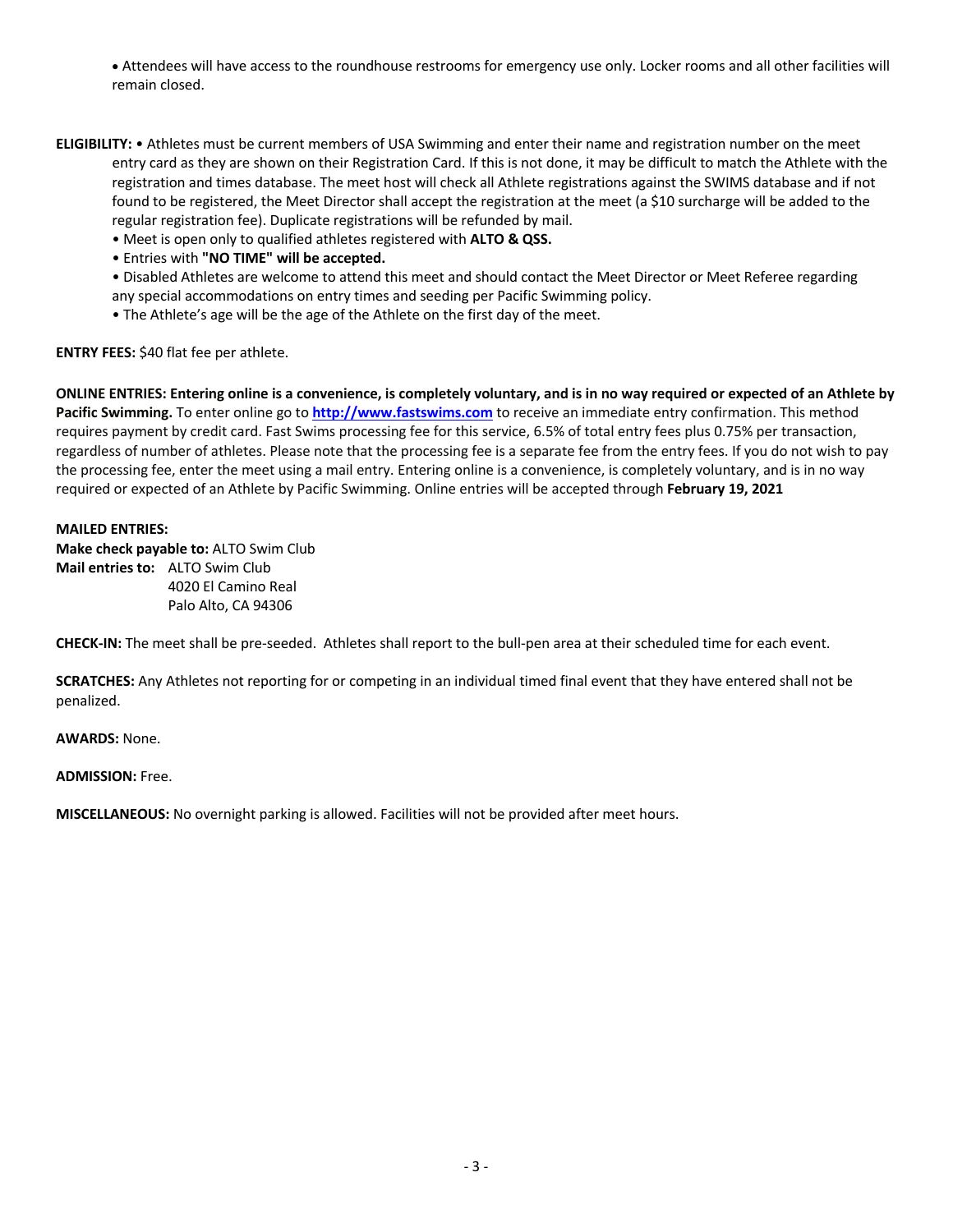# **EVENT SUMMARY**

| Session 1 - QSS & ALTO |                 |      |            |  |  |  |  |  |
|------------------------|-----------------|------|------------|--|--|--|--|--|
| 1                      | Mixed           | Open | 50 free    |  |  |  |  |  |
| $\overline{c}$         | Mixed           | Open | 500 free   |  |  |  |  |  |
| 3                      | Mixed           | Open | 100 fly    |  |  |  |  |  |
| 4                      | Mixed           | Open | 200 fly    |  |  |  |  |  |
| 5                      | Mixed           | Open | 100 back   |  |  |  |  |  |
| 6                      | Mixed           | Open | 200 back   |  |  |  |  |  |
| 7                      | Mixed           | Open | 100 breast |  |  |  |  |  |
| 8                      | Mixed           | Open | 200 breast |  |  |  |  |  |
| 9                      | Mixed           | Open | 100 free   |  |  |  |  |  |
| 10                     | Mixed           | Open | 200 free   |  |  |  |  |  |
| 11                     | Mixed           | Open | 200 IM     |  |  |  |  |  |
| 12                     | Mixed           | Open | 400 IM     |  |  |  |  |  |
| Session 2 - QSS & ALTO |                 |      |            |  |  |  |  |  |
| 13                     | Mixed           | Open | 50 free    |  |  |  |  |  |
| 14                     | Mixed           | Open | 500 free   |  |  |  |  |  |
| 15                     | Mixed           | Open | 100 fly    |  |  |  |  |  |
| 16                     | Mixed           | Open | 200 fly    |  |  |  |  |  |
| 17                     | Mixed           | Open | 100 back   |  |  |  |  |  |
| 18                     | Mixed           | Open | 200 back   |  |  |  |  |  |
| 19                     | Mixed           | Open | 100 breast |  |  |  |  |  |
| 20                     | Mixed           | Open | 200 breast |  |  |  |  |  |
| 21                     | Mixed           | Open | 100 free   |  |  |  |  |  |
| 22                     | Mixed           | Open | 200 free   |  |  |  |  |  |
| 23                     | Mixed           | Open | 200 IM     |  |  |  |  |  |
| 24                     | Mixed           | Open | 400 IM     |  |  |  |  |  |
|                        | Session 3 - QSS |      |            |  |  |  |  |  |
| 25                     | Mixed           | Open | 50 free    |  |  |  |  |  |
| 26                     | Mixed           | Open | 500 free   |  |  |  |  |  |
| 27                     | Mixed           | Open | 100 fly    |  |  |  |  |  |
| 28                     | Mixed           | Open | 200 fly    |  |  |  |  |  |
| 29                     | Mixed           | Open | 100 back   |  |  |  |  |  |
| 30                     | Mixed           | Open | 200 back   |  |  |  |  |  |
| 31                     | Mixed           | Open | 100 breast |  |  |  |  |  |
| 32                     | Mixed           | Open | 200 breast |  |  |  |  |  |
| 33                     | Mixed           | Open | 100 free   |  |  |  |  |  |
| 34                     | Mixed           | Open | 200 free   |  |  |  |  |  |
| 35                     | Mixed           | Open | 200 IM     |  |  |  |  |  |
| 36                     | Mixed           | Open | 400 IM     |  |  |  |  |  |